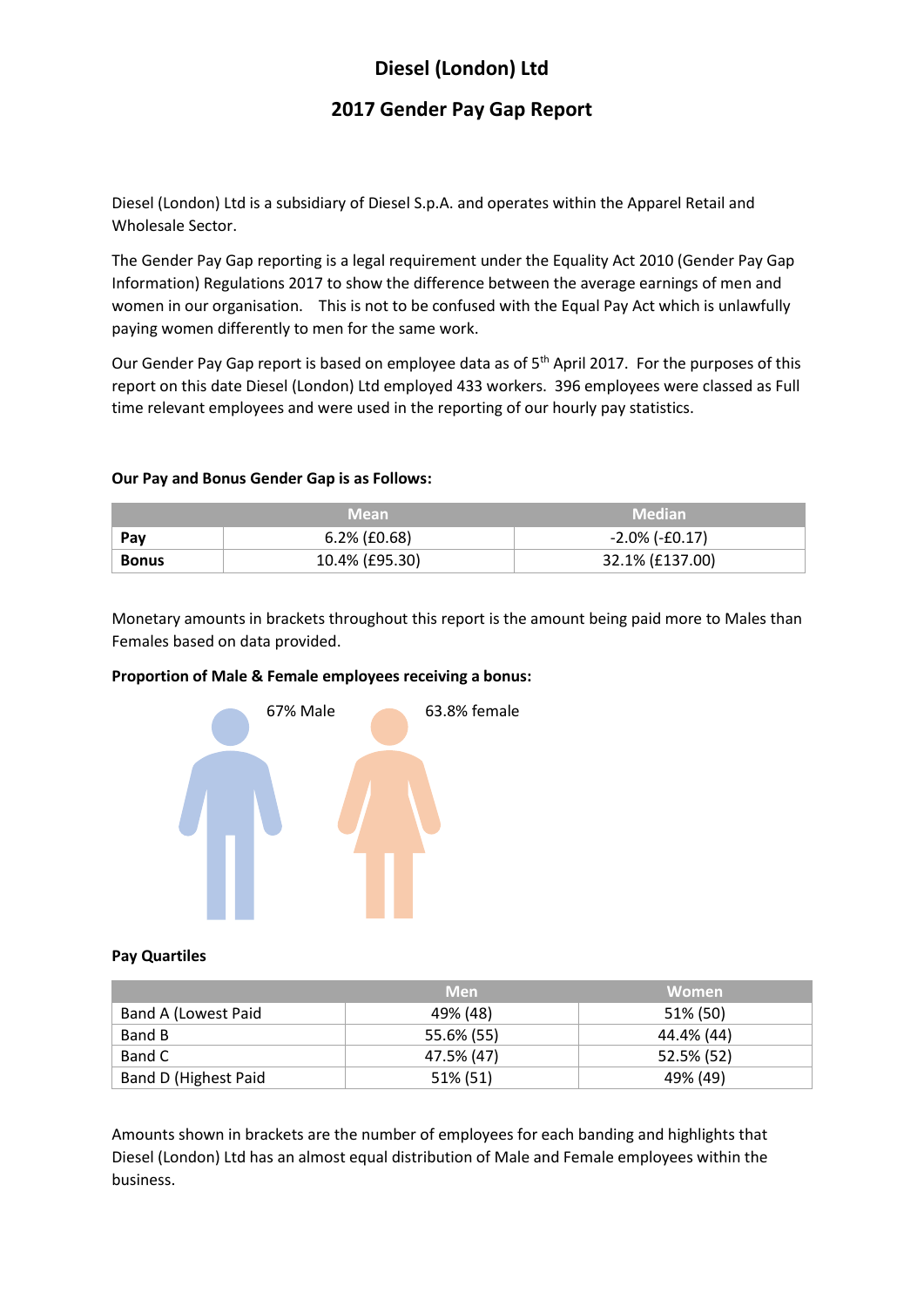## **What do the results mean?**

Diesel (London) Ltd results are significantly lower than the UK average of 18.1%, which is the lowest it has been since records began in 1997. We are also lower than organisations in the same industry with a similar financial turnover and headcount which we are incredibly proud of. This is a great achievement and we pride ourselves on being a fair employer.

National Statistics (ASHE 2016) benchmark figures within the Wholesale and Retail Sector are as follows:

|              | <b>Mean</b>       | <b>Median</b>   |
|--------------|-------------------|-----------------|
| Pav          | 19.9% (£2.76)     | 18.7% (£1.91)   |
| <b>Bonus</b> | 71.4% (£1,919.00) | 70.2% (£852.00) |

## **Pay**

Our workforce is mainly made up of Retail Employees (84%). Sales Advisors and Retail Sales Executives are paid on an hourly rate scale depending on position and location, which is broken down into 3 regions within the UK. We aim to keep Store Management salaries as level as possible within the 3 regions to ensure fairness for the seniority of the roles, factors we do take into consideration are the size of the retail space and the number of employees being managed. However, as with all organisations, there can be some fluctuations due to experience and length of service. Our retention levels amongst Store Management and Head Office employees is very high so this can also play a factor in our results as some Store Managers and Head Office employees have 15 plus years of service.

Our hourly mean and median pay rate for Males and Females is relatively equal with the monetary gap shown below which is considerably lower than National Statistics benchmark figures shown above:

|     | Mean              | Median            |
|-----|-------------------|-------------------|
| Pav | 0.86 <sub>p</sub> | በ 17n<br>$-U.L/L$ |

The Mean amount shows on average how much more we pay males than females and our Median result shows that Females are paid more than Males.

#### **Bonus**

Bonus pay gap statistics are for the 12 months period ending with the snapshot date 5<sup>th</sup> April 2017 and is based on data provided for 431 relevant employees.

All employees have the potential to earn a Monthly, Seasonal or Annual Bonus. Diesel (London) Ltd currently operates 3 bonus schemes which are dependent on role and seniority within the business. Parameters are based on Sales targets and Business objectives as set by Senior Management for Head Office Wholesale Sales Executives, Head Office Management Teams and all Retail Staff. All other Head Office employees who are not part of a Sales/Objective bonus scheme are part of a discretionary Company Bonus scheme.

The Head Office bonus scheme is split into 2 monetary banding so that all Wholesale Sales Executives and Management Teams have the same bonus earning potential. All Wholesale Sales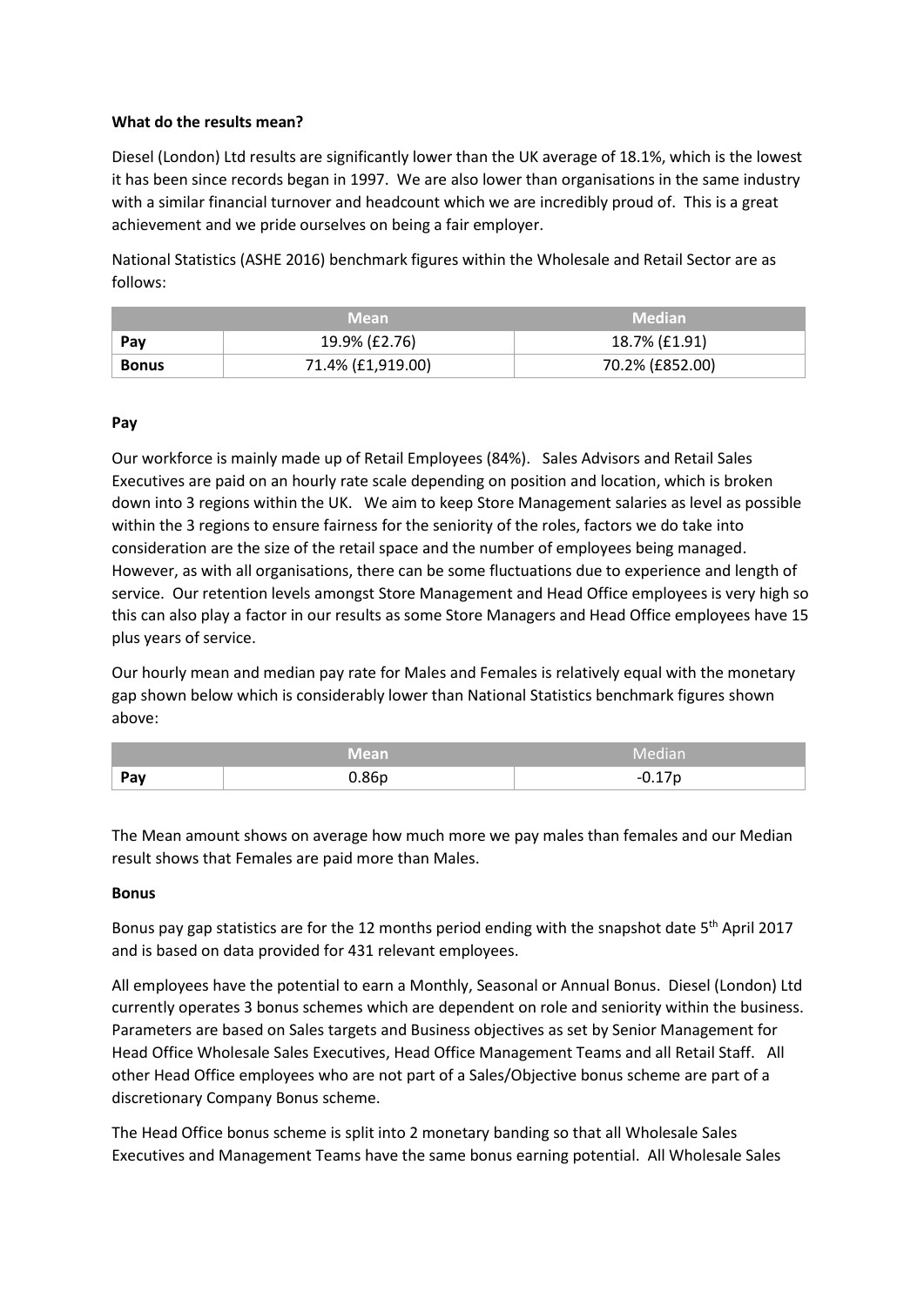Executives are on band 1 and Management teams are on band 2. However, the maximum pay-out is dependent on employees achieving their set targets and objectives.

The Retail Management bonus scheme also have the same earning potential based on targets being achieved and we are proud to acknowledge that we have a 50/50 split of Male and Females within retail management.

Out of the 431 relevant employees, 255 Retail employees were paid bonus with an equal distribution of 128 males and 127 females.

29 Head Office employees received bonus, 20 males and 9 Females. This has resulted in our larger Median gender bonus gap and although the 9 females bonus earners hold Senior positions within the Business the male population in Head Office hold more Sales positions and therefore have greater opportunity to earn bonus.

The figures below represent the Monetary Value of the bonus gap (amount paid more to Males) which equates to:

|              | Mean             | Median  |
|--------------|------------------|---------|
| <b>Bonus</b> | FQ5 2N<br>£Y5.30 | £137.00 |

Although our Median Gender bonus gap is high, we have an exceptional workforce which is demonstrated by the impressive percentage of 67% of Male and 63.8% of Female within our business who earned bonus. This is in comparison to benchmark figures which shows that 45.3% of Males and 43.9% of Females within a similar sized organisation earned bonus.

#### **What will Diesel do next?**

Overall our gender pay gap of 6.2% (which equates to 68p being paid more to Males than Females per hour) is significantly lower than the benchmark figures available. However, this does not mean we cannot improve on this gap in the years to follow regardless of our current good position.

It is a common problem within the UK that there are more women in lower paid occupations and fewer women in prestigious positions, however within Diesel (London) Ltd Head Office our Senior Management positions are held by 57% (4) Males and 43% (3) Females.

As a predominantly Retail focused business most of our work population hold junior retail positions who are paid the same hourly rate based on contracted hours and we will continue to do so, in addition offering them bonus rewards for achieving personal and store sales targets.

Within our Head Office we have an almost 50/50 split of Males and Females and we recognise that women are more likely to take time out for caring responsibilities or Maternity Leave. As is often the case, employees returning to work after maternity leave are more likely to request flexible working and we will do everything in our power to ensure that this is feasible and support where possible as we believe that every employee offers value to this business and we encourage their return.

We will continue to recognise star talent who show skill, passion and dedication regardless of gender, which is evident in our split of Male and Female employees, we will nurture and develop employees to fulfil their potential and allow them to grow with many opportunities for promotion within the business which will be rewarded in line with similar or equal positions within the business.